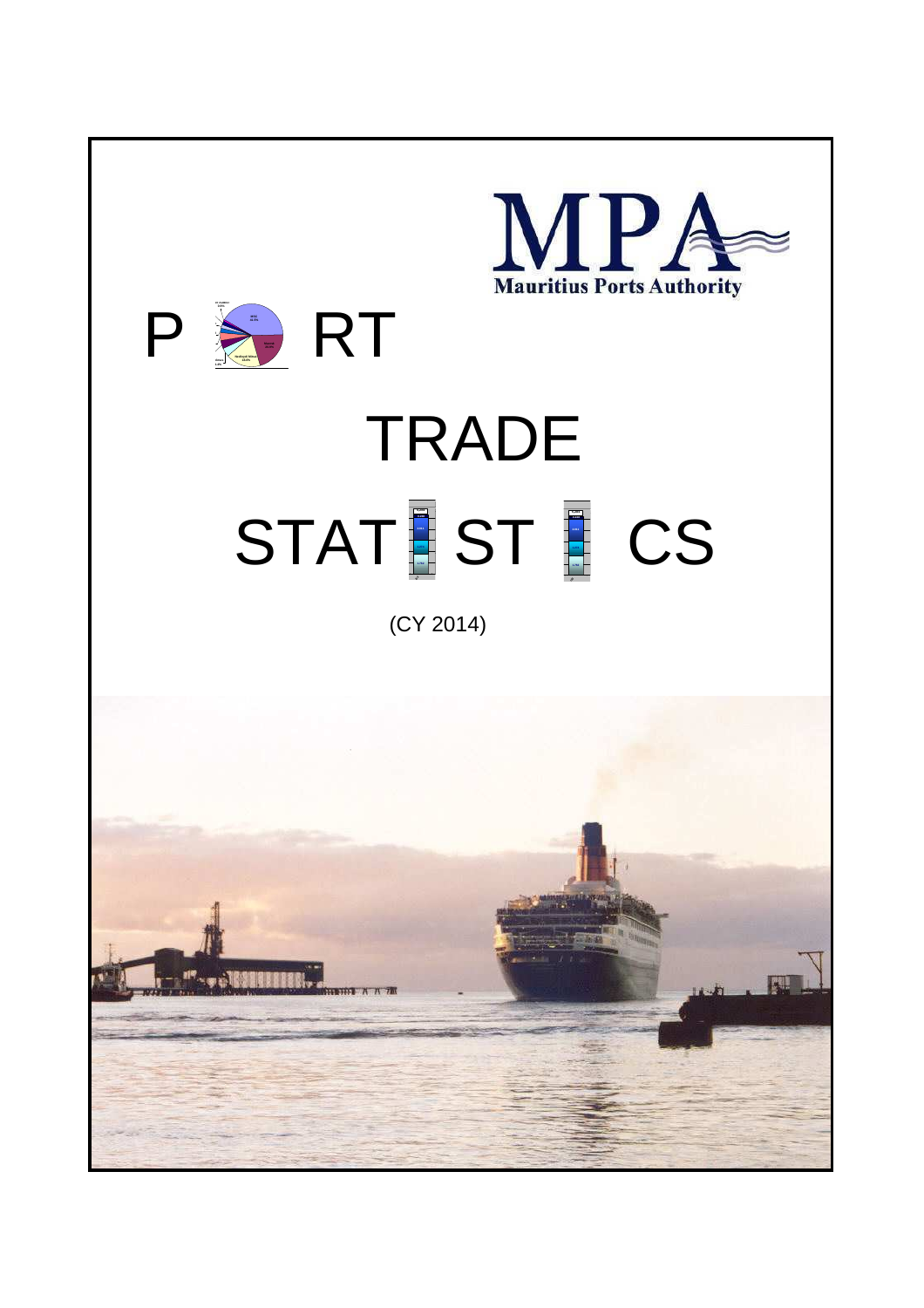

| <b>OVERALL TRAFFIC CY2014</b>            |                  |
|------------------------------------------|------------------|
| <b>Cargo Traffic</b>                     | 6,896,149 tonnes |
| <b>Imports</b>                           | 5,746,120 tonnes |
| <b>Exports</b>                           | 1,150,029 tonnes |
| <b>Container Traffic</b>                 | 403,001 TEUs     |
| <b>Captive Containers</b>                | 251,798 TEUs     |
| <b>Transhipment Containers (Inwards)</b> | 151,203 TEUs     |
|                                          |                  |
| <b>Vessel Traffic</b>                    | 3,329            |
| <b>Containerised Vessels</b>             | 607              |
| <b>Dry Bulk Carrriers</b>                | 58               |
| <b>Tankers (Liquid Bulk Carriers)</b>    | 61               |
| <b>General Cargo Vessels</b>             | $\overline{7}$   |
| <b>Fishing Vessels - new record</b>      | 1,067            |
| <b>Cruise Vessels</b>                    | 18               |
| <b>Others</b>                            | 1,511            |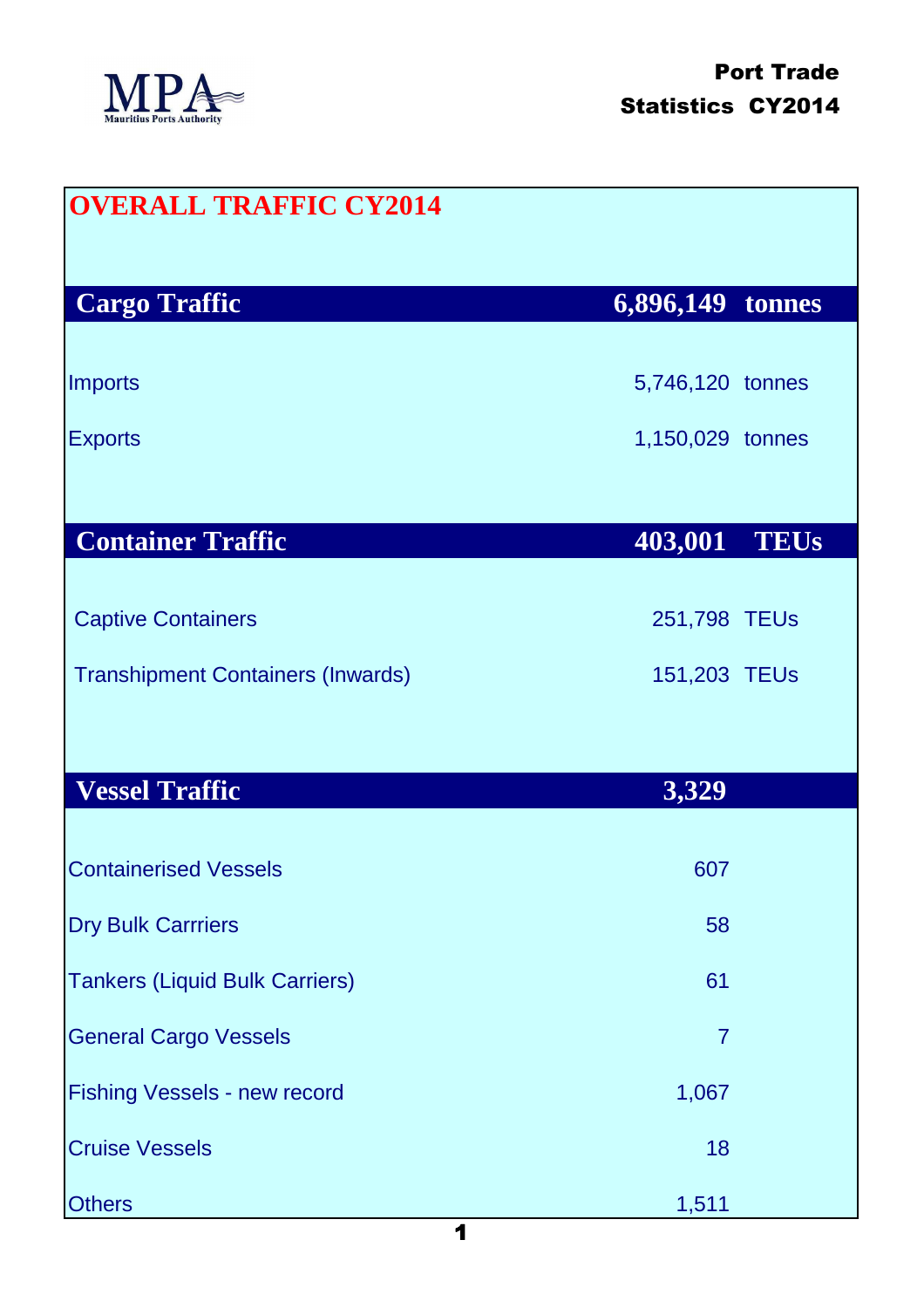

| TOTAL TRAFFIC BY CARGO TYPE CY2010 TO CY2014 (TONNES) |                |           |           |           |           |           |  |
|-------------------------------------------------------|----------------|-----------|-----------|-----------|-----------|-----------|--|
|                                                       |                | 2010      | 2011      | 2012      | 2013      | 2014      |  |
| Dry Bulk:                                             |                |           |           |           |           |           |  |
|                                                       |                |           |           |           |           |           |  |
| [Cement + Coal + Fertilizers +                        | <b>Imports</b> | 1,675,531 | 1,665,674 | 1,807,223 | 1,801,151 | 1,678,249 |  |
| Maize + Soya Bean Meal +                              | <b>Exports</b> | 142,747   | 53,761    |           |           | 27,989    |  |
| Sugar + Wheat + Aggregates]                           |                | 1,818,278 | 1,719,435 | 1,807,223 | 1,801,151 | 1,706,238 |  |
| <b>Liquid Bulk:</b>                                   |                |           |           |           |           |           |  |
| [Bitumen + Black Oil + Bunker +                       | <b>Imports</b> | 1,135,560 | 1,231,821 | 1,216,554 | 1,189,478 | 1,260,567 |  |
| Edible Oil + LPG + Liquid Ammonia +                   | <b>Exports</b> | 351,370   | 339,659   | 404,611   | 337,487   | 344,852   |  |
| Molasses + Tallow + White Oil]                        |                | 1,486,930 | 1,571,480 | 1,621,165 | 1,526,965 | 1,605,419 |  |
| <b>Containerised:</b>                                 |                |           |           |           |           |           |  |
| [Cargo in Containers + Rodrigues'                     | <b>Imports</b> | 2,094,046 | 2,293,729 | 2,713,340 | 2,517,577 | 2,642,993 |  |
| <b>Containerised Cargo]</b>                           | <b>Exports</b> | 623,441   | 689,189   | 730,666   | 736,654   | 768,866   |  |
|                                                       |                | 2,717,487 | 2,982,918 | 3,444,006 | 3,254,231 | 3,411,859 |  |
| <b>General Cargo (excl Fish):</b>                     |                |           |           |           |           |           |  |
| [Bagged Cargo+ Unitised Break Bulk+                   | <b>Imports</b> | 40,088    | 55,630    | 62,432    | 25,576    | 23,957    |  |
| <b>Rodrigues General Cargo]</b>                       | <b>Exports</b> | 11,121    | 6,830     | 5,597     | 4,480     | 5,266     |  |
|                                                       |                | 51,209    | 62,460    | 68,029    | 30,056    | 29,223    |  |
| <b>Fish Traffic:</b>                                  |                |           |           |           |           |           |  |
| [Local Market + Transhipment In +                     | <b>Imports</b> | 154,403   | 139,711   | 133,357   | 146,438   | 140,354   |  |
| <b>Transhipment Out]</b>                              | <b>Exports</b> | 1,370     | 1,217     | 1,406     | 1,859     | 3,056     |  |
|                                                       |                | 155,773   | 140,928   | 134,763   | 148,297   | 143,410   |  |
|                                                       |                |           |           |           |           |           |  |
| <b>Total Imports</b>                                  |                | 5,099,628 | 5,386,565 | 5,932,906 | 5,680,220 | 5,746,120 |  |
| <b>Total Exports</b>                                  |                | 1,130,049 | 1,090,656 | 1,142,280 | 1,080,480 | 1,150,029 |  |
| <b>Total Imports &amp; Exports</b>                    |                | 6,229,677 | 6,477,221 | 7,075,186 | 6,760,700 | 6,896,149 |  |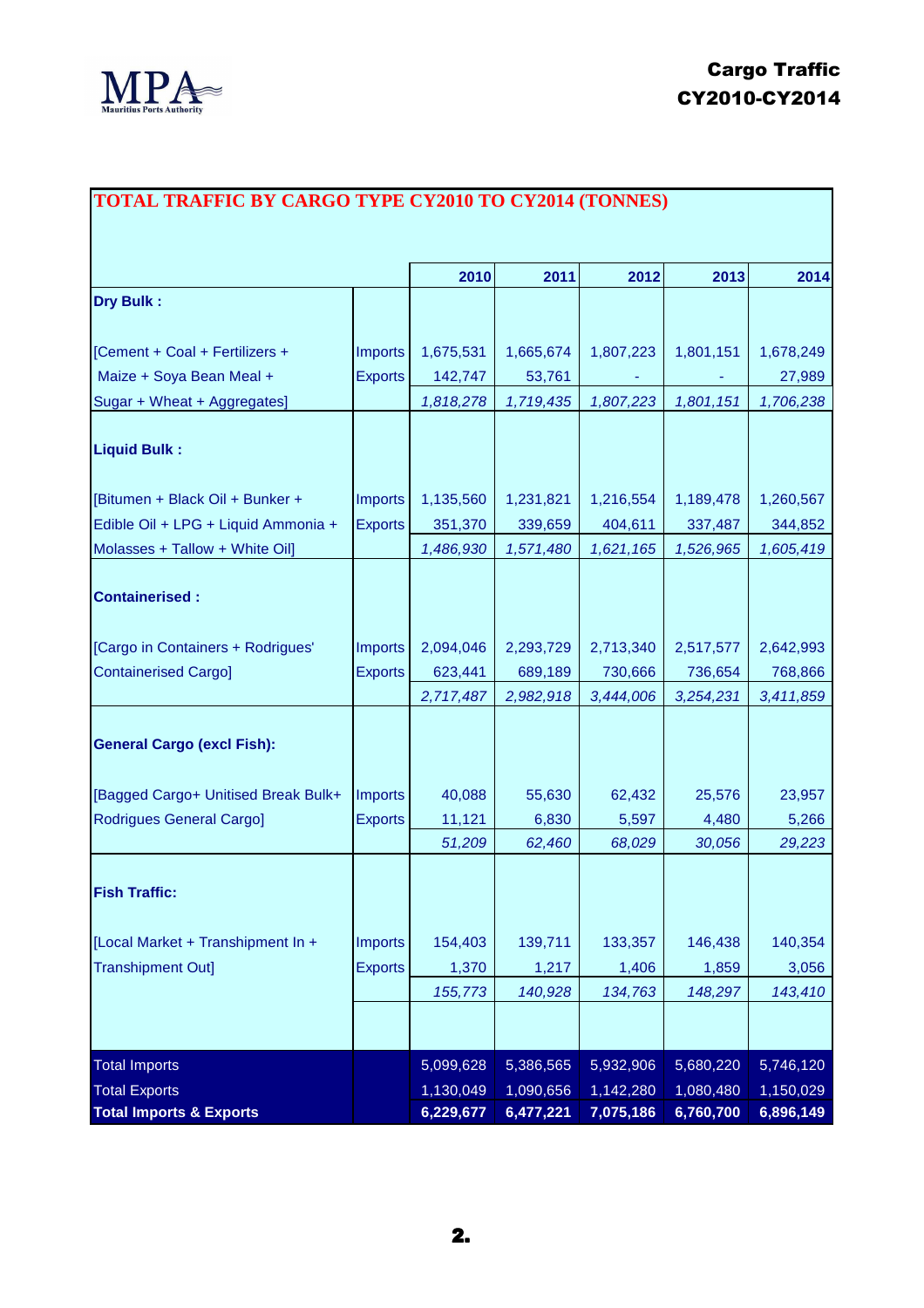

## Container Traffic CY1979 to CY2014

## **TOTAL CONTAINER TRAFFIC CY1979 TO CY2014 (TEUs)**

| <b>Year</b> |              | <b>Captive Containers</b> |              | <b>Transhipment Containers</b> | <b>Total</b> |              |                   |
|-------------|--------------|---------------------------|--------------|--------------------------------|--------------|--------------|-------------------|
|             | <b>Laden</b> | <b>Empty</b>              | <b>Total</b> | <b>Laden</b>                   | <b>Empty</b> | <b>Total</b> | <b>Containers</b> |
| 1979        | 9,383        | 4,392                     | 13,775       |                                |              |              | 13,775            |
| 1980        | 13,679       | 7,033                     | 20,712       |                                |              |              | 20,712            |
| 1981        | 15,246       | 8,031                     | 23,277       | 1,383                          | 714          | 2,097        | 25,374            |
| 1982        | 15,747       | 7,271                     | 23,018       | 162                            |              | 162          | 23,180            |
| 1983        | 16,445       | 7,979                     | 24,424       | 207                            | 66           | 273          | 24,697            |
| 1984        | 18,303       | 8,438                     | 26,741       | 110                            | 79           | 189          | 26,930            |
| 1985        | 20,475       | 7,531                     | 28,006       | 886                            | 12           | 898          | 28,904            |
| 1986        | 25,834       | 10,442                    | 36,276       | 326                            | 57           | 383          | 36,659            |
| 1987        | 34,752       | 14,227                    | 48,979       | 245                            | 54           | 299          | 49,278            |
| 1988        | 37,211       | 17,877                    | 55,088       | 561                            | 27           | 588          | 55,676            |
| 1989        | 40,917       | 17,415                    | 58,332       | 1,355                          | 128          | 1,483        | 59,815            |
| 1990        | 43,135       | 18,225                    | 61,360       | 830                            | 82           | 912          | 62,272            |
| 1991        | 46,886       | 21,395                    | 68,281       | 1,868                          | 127          | 1,995        | 70,276            |
| 1992        | 52,686       | 24,477                    | 77,163       | 2,967                          | 124          | 3,091        | 80,254            |
| 1993        | 60,453       | 26,360                    | 86,813       | 1,448                          | 74           | 1,522        | 88,335            |
| 1994        | 63,370       | 28,341                    | 91,711       | 1,877                          | 158          | 2,035        | 93,746            |
| 1995        | 65,275       | 26,543                    | 91,818       | 1,020                          | 44           | 1,064        | 92,882            |
| 1996        | 73,350       | 31,150                    | 104,500      | 1,017                          | 134          | 1,151        | 105,651           |
| 1997        | 80,057       | 35,857                    | 115,914      | 1,004                          | 38           | 1,042        | 116,956           |
| 1998        | 88,825       | 46,116                    | 134,941      | 1,247                          | 229          | 1,476        | 136,417           |
| 1999        | 93,903       | 44,285                    | 138,188      | 5,000                          | 1,081        | 6,081        | 144,269           |
| 2000        | 103,019      | 50,986                    | 154,005      | 3,311                          | 104          | 3,415        | 157,420           |
| 2001        | 108,236      | 49,524                    | 157,760      | 3,392                          | 482          | 3,874        | 161,634           |
| 2002        | 109,720      | 52,364                    | 162,084      | 17,273                         | 18,820       | 36,093       | 198,177           |
| 2003        | 120,020      | 59,587                    | 179,607      | 68,579                         | 33,703       | 102,282      | 281,889           |
| 2004        | 123,201      | 66,601                    | 189,802      | 70,548                         | 29,768       | 100,316      | 290,118           |
| 2005        | 111,053      | 60,927                    | 171,980      | 61,692                         | 20,100       | 81,792       | 253,772           |
| 2006        | 118,531      | 54,702                    | 173,233      | 63,835                         | 29,357       | 93,192       | 266,425           |
| 2007        | 131,001      | 62,337                    | 193,338      | 89,717                         | 20,528       | 110,245      | 303,583           |
| 2008        | 136,159      | 78,475                    | 214,634      | 88,944                         | 31,346       | 120,290      | 334,924           |
| 2009        | 128,797      | 65,183                    | 193,980      | 70,196                         | 36,857       | 107,053      | 301,033           |
| 2010        | 144,679      | 77,991                    | 222,670      | 73,842                         | 36,150       | 109,992      | 332,662           |
| 2011        | 153,619      | 81,421                    | 235,040      | 86,378                         | 29,206       | 115,584      | 350,624           |
| 2012        | 161,677      | 97,486                    | 259,163      | 115,600                        | 42,704       | 158,304      | 417,467           |
| 2013        | 162,617      | 86,331                    | 248,948      | 99,189                         | 37,189       | 136,378      | 385,326           |
| 2014        | 170,346      | 81,452                    | 251,798      | 104,186                        | 47,017       | 151,203      | 403,001           |